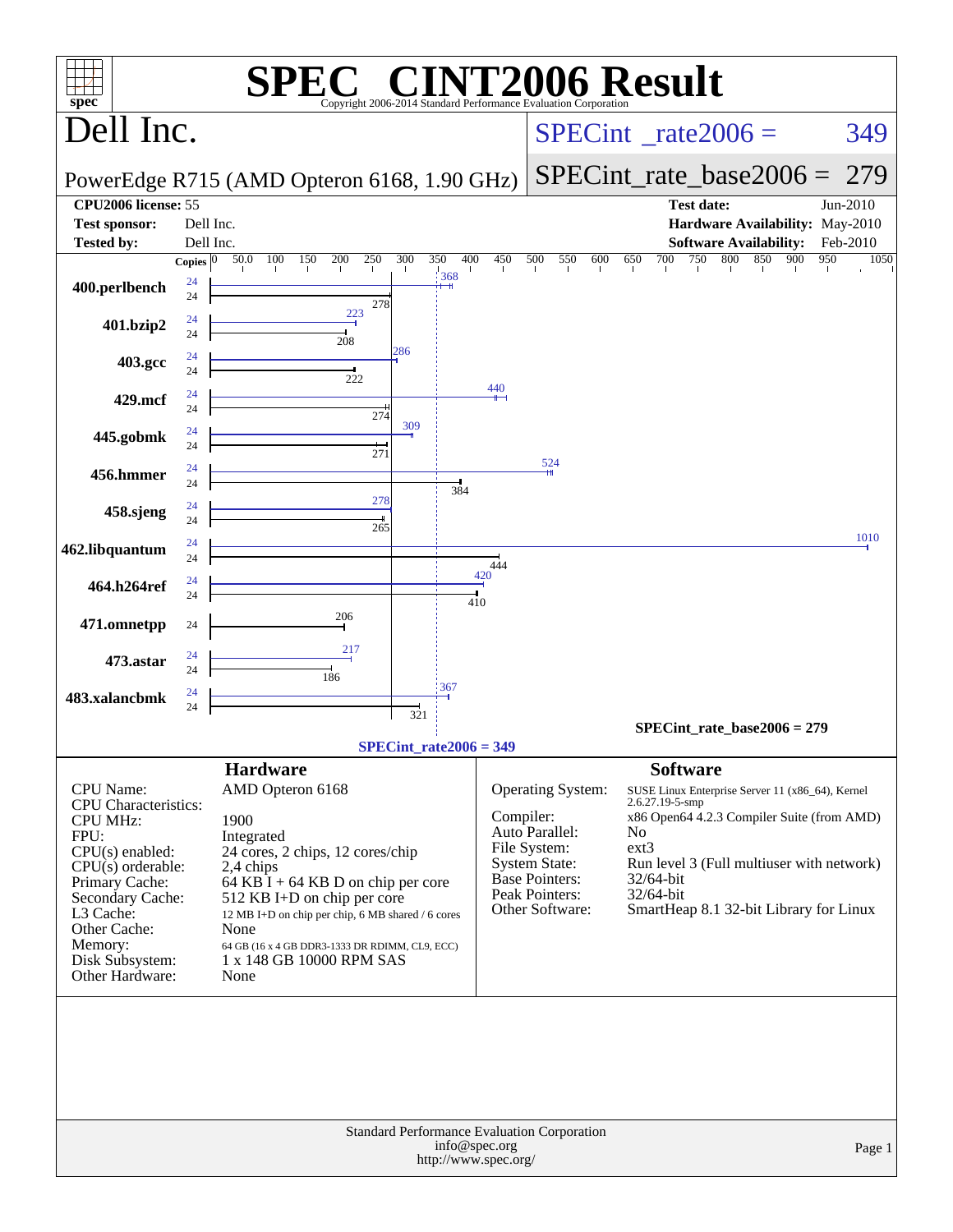

# **[SPEC CINT2006 Result](http://www.spec.org/auto/cpu2006/Docs/result-fields.html#SPECCINT2006Result)**

## Dell Inc.

#### SPECint rate $2006 = 349$

PowerEdge R715 (AMD Opteron 6168, 1.90 GHz)

[SPECint\\_rate\\_base2006 =](http://www.spec.org/auto/cpu2006/Docs/result-fields.html#SPECintratebase2006) 279

#### **[CPU2006 license:](http://www.spec.org/auto/cpu2006/Docs/result-fields.html#CPU2006license)** 55 **[Test date:](http://www.spec.org/auto/cpu2006/Docs/result-fields.html#Testdate)** Jun-2010

**[Test sponsor:](http://www.spec.org/auto/cpu2006/Docs/result-fields.html#Testsponsor)** Dell Inc. **[Hardware Availability:](http://www.spec.org/auto/cpu2006/Docs/result-fields.html#HardwareAvailability)** May-2010 **[Tested by:](http://www.spec.org/auto/cpu2006/Docs/result-fields.html#Testedby)** Dell Inc. **[Software Availability:](http://www.spec.org/auto/cpu2006/Docs/result-fields.html#SoftwareAvailability)** Feb-2010

#### **[Results Table](http://www.spec.org/auto/cpu2006/Docs/result-fields.html#ResultsTable)**

|                    | <b>Base</b>   |                |       |                                                                                                          |            |                |            | <b>Peak</b>   |                |              |                |              |                |              |
|--------------------|---------------|----------------|-------|----------------------------------------------------------------------------------------------------------|------------|----------------|------------|---------------|----------------|--------------|----------------|--------------|----------------|--------------|
| <b>Benchmark</b>   | <b>Copies</b> | <b>Seconds</b> | Ratio | <b>Seconds</b>                                                                                           | Ratio      | <b>Seconds</b> | Ratio      | <b>Copies</b> | <b>Seconds</b> | <b>Ratio</b> | <b>Seconds</b> | <b>Ratio</b> | <b>Seconds</b> | <b>Ratio</b> |
| $ 400$ .perlbench  | 24            | 849            | 276   | 843                                                                                                      | 278        | 842            | 278        | 24            | 662            | 354          | 631            | 372          | 637            | <b>368</b>   |
| 401.bzip2          | 24            | 1114           | 208   | 1112                                                                                                     | 208        | 1112           | <b>208</b> | 24            | 1040           | 223          | 1039           | 223          | 1034           | 224          |
| $403.\mathrm{gcc}$ | 24            | 865            | 223   | 876                                                                                                      | 221        | 870            | 222        | 24            | 673            | 287          | 675            | 286          | 675            | 286          |
| $429$ .mcf         | 24            | 796            | 275   | 811                                                                                                      | <b>270</b> | 799            | 274        | 24            | 481            | 455          | 498            | 440          | 499            | 438          |
| $445$ .gobmk       | 24            | 986            | 255   | 924                                                                                                      | 272        | 930            | 271        | 24            | 814            | 309          | 814            | 309          | 809            | 311          |
| 456.hmmer          | 24            | 584            | 383   | 583                                                                                                      | 384        | 580            | 386        | 24            | 431            | 519          | 427            | 524          | 426            | 526          |
| $458$ .sjeng       | 24            | 1095           | 265   | 1089                                                                                                     | 267        | 1096           | 265        | 24            | 1045           | 278          | 1049           | 277          | 1044           | 278          |
| 462.libquantum     | 24            | 1121           | 444   | 1121                                                                                                     | 443        | 1120           | 444        | 24            | 491            | 1010         | 492            | 1010         | 492            | 1010         |
| 464.h264ref        | 24            | 1293           | 411   | 1295                                                                                                     | 410        | 1300           | 409        | 24            | 1266           | 419          | 1263           | 421          | 1266           | <b>420</b>   |
| 471.omnetpp        | 24            | 731            | 205   | 727                                                                                                      | 206        | 727            | <b>206</b> | 24            | 731            | 205          | 727            | 206          | 727            | 206          |
| $473$ . astar      | 24            | 905            | 186   | 904                                                                                                      | 186I       | 905            | 186        | 24            | 776            | 217          | 777            | 217          | 778            | 217          |
| 483.xalancbmk      | 24            | 516            | 321   | 516                                                                                                      | 321        | 514            | 322        | 24            | 452            | 366          | 451            | 367          | 452            | 367          |
|                    |               |                |       | Results appear in the order in which they were run. Bold underlined text indicates a median measurement. |            |                |            |               |                |              |                |              |                |              |

#### **[Submit Notes](http://www.spec.org/auto/cpu2006/Docs/result-fields.html#SubmitNotes)**

The config file option 'submit' was used. 'numactl' was used to bind copies to the cores. See the configuration file for details.

#### **[Operating System Notes](http://www.spec.org/auto/cpu2006/Docs/result-fields.html#OperatingSystemNotes)**

'ulimit -s unlimited' was used to set environment stack size 'ulimit -l 2097152' was used to set environment locked pages in memory limit

Set vm/nr\_hugepages=10800 in /etc/sysctl.conf mount -t hugetlbfs nodev /mnt/hugepages

#### **[General Notes](http://www.spec.org/auto/cpu2006/Docs/result-fields.html#GeneralNotes)**

Environment variables set by runspec before the start of the run: HUGETLB\_LIMIT = "450" LD\_LIBRARY\_PATH = "/cpu2006/amd1002mc-rate-revA-libs/64:/cpu2006/amd1002mc-rate-revA-libs/32"

The x86 Open64 Compiler Suite is only available from (and supported by) AMD at <http://developer.amd.com/cpu/open64>

Binaries were compiled on SLES10 SP2 with binutils 2.18

Standard Performance Evaluation Corporation [info@spec.org](mailto:info@spec.org) <http://www.spec.org/>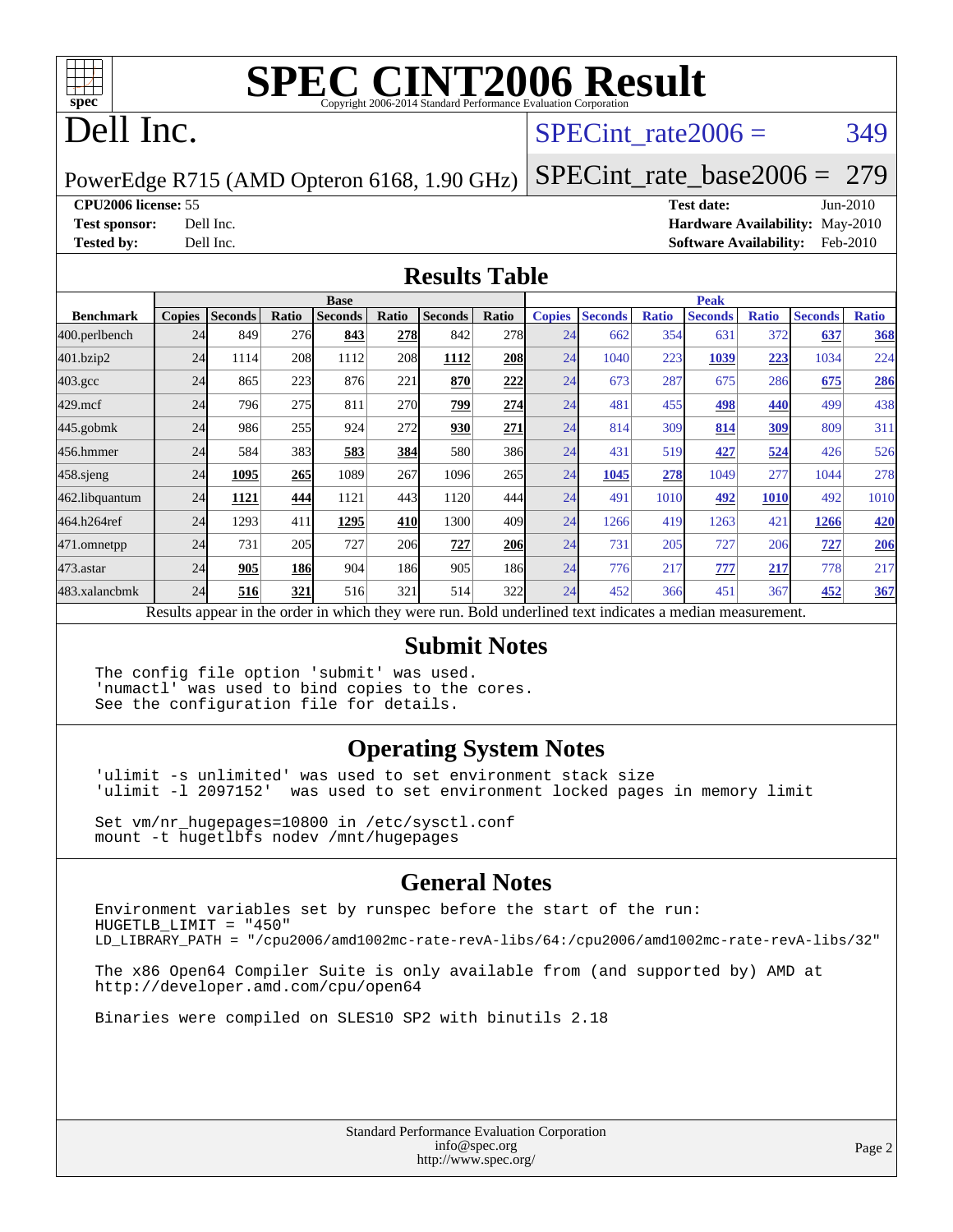

# **[SPEC CINT2006 Result](http://www.spec.org/auto/cpu2006/Docs/result-fields.html#SPECCINT2006Result)**

# Dell Inc.

SPECint rate $2006 = 349$ 

[SPECint\\_rate\\_base2006 =](http://www.spec.org/auto/cpu2006/Docs/result-fields.html#SPECintratebase2006) 279

PowerEdge R715 (AMD Opteron 6168, 1.90 GHz)

**[CPU2006 license:](http://www.spec.org/auto/cpu2006/Docs/result-fields.html#CPU2006license)** 55 **[Test date:](http://www.spec.org/auto/cpu2006/Docs/result-fields.html#Testdate)** Jun-2010 **[Test sponsor:](http://www.spec.org/auto/cpu2006/Docs/result-fields.html#Testsponsor)** Dell Inc. **[Hardware Availability:](http://www.spec.org/auto/cpu2006/Docs/result-fields.html#HardwareAvailability)** May-2010 **[Tested by:](http://www.spec.org/auto/cpu2006/Docs/result-fields.html#Testedby)** Dell Inc. **[Software Availability:](http://www.spec.org/auto/cpu2006/Docs/result-fields.html#SoftwareAvailability)** Feb-2010

#### **[Base Compiler Invocation](http://www.spec.org/auto/cpu2006/Docs/result-fields.html#BaseCompilerInvocation)**

[C benchmarks](http://www.spec.org/auto/cpu2006/Docs/result-fields.html#Cbenchmarks): [opencc](http://www.spec.org/cpu2006/results/res2010q3/cpu2006-20100705-12195.flags.html#user_CCbase_Fopencc)

[C++ benchmarks:](http://www.spec.org/auto/cpu2006/Docs/result-fields.html#CXXbenchmarks) [openCC](http://www.spec.org/cpu2006/results/res2010q3/cpu2006-20100705-12195.flags.html#user_CXXbase_FopenCC)

#### **[Base Portability Flags](http://www.spec.org/auto/cpu2006/Docs/result-fields.html#BasePortabilityFlags)**

 400.perlbench: [-DSPEC\\_CPU\\_LP64](http://www.spec.org/cpu2006/results/res2010q3/cpu2006-20100705-12195.flags.html#b400.perlbench_basePORTABILITY_DSPEC_CPU_LP64) [-DSPEC\\_CPU\\_LINUX\\_X64](http://www.spec.org/cpu2006/results/res2010q3/cpu2006-20100705-12195.flags.html#b400.perlbench_baseCPORTABILITY_DSPEC_CPU_LINUX_X64) 401.bzip2: [-DSPEC\\_CPU\\_LP64](http://www.spec.org/cpu2006/results/res2010q3/cpu2006-20100705-12195.flags.html#suite_basePORTABILITY401_bzip2_DSPEC_CPU_LP64) 403.gcc: [-DSPEC\\_CPU\\_LP64](http://www.spec.org/cpu2006/results/res2010q3/cpu2006-20100705-12195.flags.html#suite_basePORTABILITY403_gcc_DSPEC_CPU_LP64) 429.mcf: [-DSPEC\\_CPU\\_LP64](http://www.spec.org/cpu2006/results/res2010q3/cpu2006-20100705-12195.flags.html#suite_basePORTABILITY429_mcf_DSPEC_CPU_LP64) 445.gobmk: [-DSPEC\\_CPU\\_LP64](http://www.spec.org/cpu2006/results/res2010q3/cpu2006-20100705-12195.flags.html#suite_basePORTABILITY445_gobmk_DSPEC_CPU_LP64) 456.hmmer: [-DSPEC\\_CPU\\_LP64](http://www.spec.org/cpu2006/results/res2010q3/cpu2006-20100705-12195.flags.html#suite_basePORTABILITY456_hmmer_DSPEC_CPU_LP64) 458.sjeng: [-DSPEC\\_CPU\\_LP64](http://www.spec.org/cpu2006/results/res2010q3/cpu2006-20100705-12195.flags.html#suite_basePORTABILITY458_sjeng_DSPEC_CPU_LP64) 462.libquantum: [-DSPEC\\_CPU\\_LP64](http://www.spec.org/cpu2006/results/res2010q3/cpu2006-20100705-12195.flags.html#suite_basePORTABILITY462_libquantum_DSPEC_CPU_LP64) [-DSPEC\\_CPU\\_LINUX](http://www.spec.org/cpu2006/results/res2010q3/cpu2006-20100705-12195.flags.html#b462.libquantum_baseCPORTABILITY_DSPEC_CPU_LINUX) 464.h264ref: [-DSPEC\\_CPU\\_LP64](http://www.spec.org/cpu2006/results/res2010q3/cpu2006-20100705-12195.flags.html#suite_basePORTABILITY464_h264ref_DSPEC_CPU_LP64) 483.xalancbmk: [-DSPEC\\_CPU\\_LINUX](http://www.spec.org/cpu2006/results/res2010q3/cpu2006-20100705-12195.flags.html#b483.xalancbmk_baseCXXPORTABILITY_DSPEC_CPU_LINUX)

#### **[Base Optimization Flags](http://www.spec.org/auto/cpu2006/Docs/result-fields.html#BaseOptimizationFlags)**

[C benchmarks](http://www.spec.org/auto/cpu2006/Docs/result-fields.html#Cbenchmarks):

[-march=barcelona](http://www.spec.org/cpu2006/results/res2010q3/cpu2006-20100705-12195.flags.html#user_CCbase_F-march_8ea39521cada96f307a04d0b8b9c6ffb) [-mso](http://www.spec.org/cpu2006/results/res2010q3/cpu2006-20100705-12195.flags.html#user_CCbase_F-mso) [-Ofast](http://www.spec.org/cpu2006/results/res2010q3/cpu2006-20100705-12195.flags.html#user_CCbase_F-Ofast) [-CG:local\\_sched\\_alg=1](http://www.spec.org/cpu2006/results/res2010q3/cpu2006-20100705-12195.flags.html#user_CCbase_F-CG:local_sched_alg_2175ca61f1a2717f1ec57b14995b9e7a) [-HP:bdt=2m:heap=2m](http://www.spec.org/cpu2006/results/res2010q3/cpu2006-20100705-12195.flags.html#user_CCbase_F-HUGEPAGE_855e97383b49831f390a2af16fe7202f)

[C++ benchmarks:](http://www.spec.org/auto/cpu2006/Docs/result-fields.html#CXXbenchmarks)

[-march=barcelona](http://www.spec.org/cpu2006/results/res2010q3/cpu2006-20100705-12195.flags.html#user_CXXbase_F-march_8ea39521cada96f307a04d0b8b9c6ffb) [-mso](http://www.spec.org/cpu2006/results/res2010q3/cpu2006-20100705-12195.flags.html#user_CXXbase_F-mso) [-Ofast](http://www.spec.org/cpu2006/results/res2010q3/cpu2006-20100705-12195.flags.html#user_CXXbase_F-Ofast) [-m32](http://www.spec.org/cpu2006/results/res2010q3/cpu2006-20100705-12195.flags.html#user_CXXbase_F-m32) [-INLINE:aggressive=on](http://www.spec.org/cpu2006/results/res2010q3/cpu2006-20100705-12195.flags.html#user_CXXbase_F-INLINE:aggressive_e14807c0a1e56a6a83cb25ab07c7ae8a) [-CG:cmp\\_peep=on](http://www.spec.org/cpu2006/results/res2010q3/cpu2006-20100705-12195.flags.html#user_CXXbase_F-CG:cmp_peep_ab90c979e95bee1f1f617a32622424ed) [-L/root/work/libraries/SmartHeap-8.1/lib -lsmartheap](http://www.spec.org/cpu2006/results/res2010q3/cpu2006-20100705-12195.flags.html#user_CXXbase_F-L_lib_directory_lsmartheap_9ab549d8336b8b0ffe7b94e3ae706265)

### **[Peak Compiler Invocation](http://www.spec.org/auto/cpu2006/Docs/result-fields.html#PeakCompilerInvocation)**

[C benchmarks](http://www.spec.org/auto/cpu2006/Docs/result-fields.html#Cbenchmarks): [opencc](http://www.spec.org/cpu2006/results/res2010q3/cpu2006-20100705-12195.flags.html#user_CCpeak_Fopencc)

[C++ benchmarks:](http://www.spec.org/auto/cpu2006/Docs/result-fields.html#CXXbenchmarks) [openCC](http://www.spec.org/cpu2006/results/res2010q3/cpu2006-20100705-12195.flags.html#user_CXXpeak_FopenCC)

## **[Peak Portability Flags](http://www.spec.org/auto/cpu2006/Docs/result-fields.html#PeakPortabilityFlags)**

 400.perlbench: [-DSPEC\\_CPU\\_LP64](http://www.spec.org/cpu2006/results/res2010q3/cpu2006-20100705-12195.flags.html#b400.perlbench_peakPORTABILITY_DSPEC_CPU_LP64) [-DSPEC\\_CPU\\_LINUX\\_X64](http://www.spec.org/cpu2006/results/res2010q3/cpu2006-20100705-12195.flags.html#b400.perlbench_peakCPORTABILITY_DSPEC_CPU_LINUX_X64) 401.bzip2: [-DSPEC\\_CPU\\_LP64](http://www.spec.org/cpu2006/results/res2010q3/cpu2006-20100705-12195.flags.html#suite_peakPORTABILITY401_bzip2_DSPEC_CPU_LP64) 445.gobmk: [-DSPEC\\_CPU\\_LP64](http://www.spec.org/cpu2006/results/res2010q3/cpu2006-20100705-12195.flags.html#suite_peakPORTABILITY445_gobmk_DSPEC_CPU_LP64)

Continued on next page

Standard Performance Evaluation Corporation [info@spec.org](mailto:info@spec.org) <http://www.spec.org/>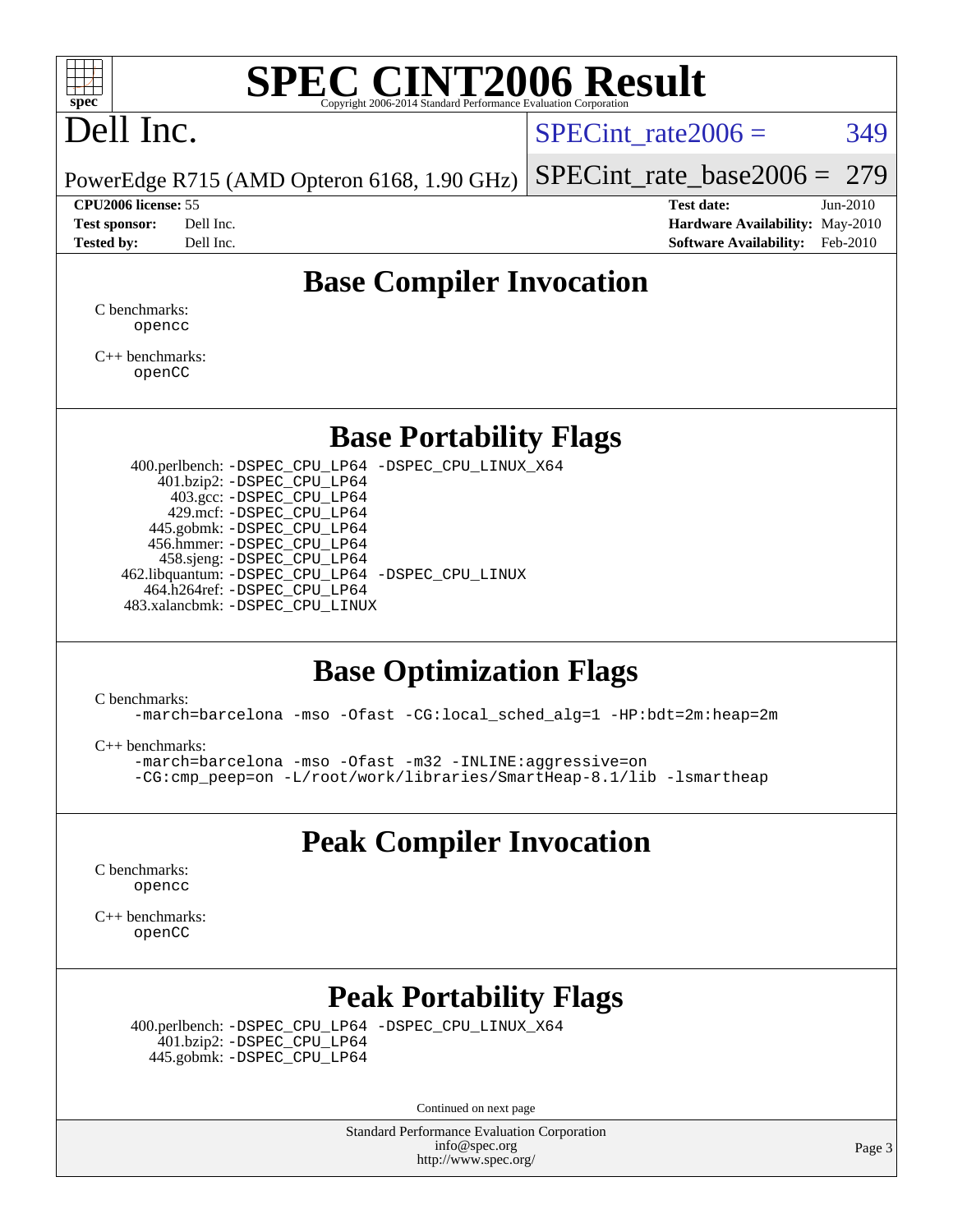

# **[SPEC CINT2006 Result](http://www.spec.org/auto/cpu2006/Docs/result-fields.html#SPECCINT2006Result)**

# Dell Inc.

 $SPECTnt_rate2006 = 349$ 

PowerEdge R715 (AMD Opteron 6168, 1.90 GHz)

[SPECint\\_rate\\_base2006 =](http://www.spec.org/auto/cpu2006/Docs/result-fields.html#SPECintratebase2006) 279

**[CPU2006 license:](http://www.spec.org/auto/cpu2006/Docs/result-fields.html#CPU2006license)** 55 **[Test date:](http://www.spec.org/auto/cpu2006/Docs/result-fields.html#Testdate)** Jun-2010 **[Test sponsor:](http://www.spec.org/auto/cpu2006/Docs/result-fields.html#Testsponsor)** Dell Inc. **[Hardware Availability:](http://www.spec.org/auto/cpu2006/Docs/result-fields.html#HardwareAvailability)** May-2010 **[Tested by:](http://www.spec.org/auto/cpu2006/Docs/result-fields.html#Testedby)** Dell Inc. **[Software Availability:](http://www.spec.org/auto/cpu2006/Docs/result-fields.html#SoftwareAvailability)** Feb-2010

## **[Peak Portability Flags \(Continued\)](http://www.spec.org/auto/cpu2006/Docs/result-fields.html#PeakPortabilityFlags)**

 456.hmmer: [-DSPEC\\_CPU\\_LP64](http://www.spec.org/cpu2006/results/res2010q3/cpu2006-20100705-12195.flags.html#suite_peakPORTABILITY456_hmmer_DSPEC_CPU_LP64) 458.sjeng: [-DSPEC\\_CPU\\_LP64](http://www.spec.org/cpu2006/results/res2010q3/cpu2006-20100705-12195.flags.html#suite_peakPORTABILITY458_sjeng_DSPEC_CPU_LP64) 462.libquantum: [-DSPEC\\_CPU\\_LP64](http://www.spec.org/cpu2006/results/res2010q3/cpu2006-20100705-12195.flags.html#suite_peakPORTABILITY462_libquantum_DSPEC_CPU_LP64) [-DSPEC\\_CPU\\_LINUX](http://www.spec.org/cpu2006/results/res2010q3/cpu2006-20100705-12195.flags.html#b462.libquantum_peakCPORTABILITY_DSPEC_CPU_LINUX) 464.h264ref: [-DSPEC\\_CPU\\_LP64](http://www.spec.org/cpu2006/results/res2010q3/cpu2006-20100705-12195.flags.html#suite_peakPORTABILITY464_h264ref_DSPEC_CPU_LP64) 483.xalancbmk: [-DSPEC\\_CPU\\_LINUX](http://www.spec.org/cpu2006/results/res2010q3/cpu2006-20100705-12195.flags.html#b483.xalancbmk_peakCXXPORTABILITY_DSPEC_CPU_LINUX)

### **[Peak Optimization Flags](http://www.spec.org/auto/cpu2006/Docs/result-fields.html#PeakOptimizationFlags)**

[C benchmarks](http://www.spec.org/auto/cpu2006/Docs/result-fields.html#Cbenchmarks):

Standard Performance Evaluation Corporation [info@spec.org](mailto:info@spec.org) <http://www.spec.org/> Page 4 400.perlbench: [-march=barcelona](http://www.spec.org/cpu2006/results/res2010q3/cpu2006-20100705-12195.flags.html#user_peakCCLD400_perlbench_F-march_8ea39521cada96f307a04d0b8b9c6ffb) [-mso](http://www.spec.org/cpu2006/results/res2010q3/cpu2006-20100705-12195.flags.html#user_peakCCLD400_perlbench_F-mso) [-fb\\_create fbdata](http://www.spec.org/cpu2006/results/res2010q3/cpu2006-20100705-12195.flags.html#user_peakPASS1_CFLAGSPASS1_LDFLAGS400_perlbench_F-fb_create_filename)(pass 1) [-fb\\_opt fbdata](http://www.spec.org/cpu2006/results/res2010q3/cpu2006-20100705-12195.flags.html#user_peakPASS2_CFLAGSPASS2_LDFLAGS400_perlbench_F-fb_opt_filename)(pass 2) [-Ofast](http://www.spec.org/cpu2006/results/res2010q3/cpu2006-20100705-12195.flags.html#user_peakCOPTIMIZE400_perlbench_F-Ofast) [-IPA:plimit=20000](http://www.spec.org/cpu2006/results/res2010q3/cpu2006-20100705-12195.flags.html#user_peakCOPTIMIZE400_perlbench_F-IPA:plimit_89e6fd9421ace0d5dab294a0a1b8be33) [-LNO:opt=0](http://www.spec.org/cpu2006/results/res2010q3/cpu2006-20100705-12195.flags.html#user_peakCOPTIMIZE400_perlbench_F-LNO:opt_b91e8b13d06f45039299c6496cc69a5f) [-OPT:unroll\\_times\\_max=8](http://www.spec.org/cpu2006/results/res2010q3/cpu2006-20100705-12195.flags.html#user_peakCOPTIMIZE400_perlbench_F-OPT:unroll_times_max_1ad8852298ca2c36a68b2d007aae0e22) [-OPT:unroll\\_size=256](http://www.spec.org/cpu2006/results/res2010q3/cpu2006-20100705-12195.flags.html#user_peakCOPTIMIZE400_perlbench_F-OPT:unroll_size_dfa492f42f50f580c3837c8b22d14f27) [-OPT:unroll\\_level=2](http://www.spec.org/cpu2006/results/res2010q3/cpu2006-20100705-12195.flags.html#user_peakCOPTIMIZE400_perlbench_F-OPT:unroll_level_2cd767e66711a193dd7aad8ffe1e4d20) [-OPT:keep\\_ext=on](http://www.spec.org/cpu2006/results/res2010q3/cpu2006-20100705-12195.flags.html#user_peakCOPTIMIZE400_perlbench_F-OPT:keep_ext_4dbb9969188886aadf10437ce9577910) [-WOPT:if\\_conv=0](http://www.spec.org/cpu2006/results/res2010q3/cpu2006-20100705-12195.flags.html#user_peakCOPTIMIZE400_perlbench_F-WOPT:if_conv_3763321a358ff896b32d6152fd83e145) [-CG:local\\_sched\\_alg=1](http://www.spec.org/cpu2006/results/res2010q3/cpu2006-20100705-12195.flags.html#user_peakCOPTIMIZE400_perlbench_F-CG:local_sched_alg_2175ca61f1a2717f1ec57b14995b9e7a) [-CG:unroll\\_fb\\_req=on](http://www.spec.org/cpu2006/results/res2010q3/cpu2006-20100705-12195.flags.html#user_peakCOPTIMIZE400_perlbench_F-CG:unroll_fb_req_6669f978801820a53c68eded7a4f0485) [-HP:bdt=2m:heap=2m](http://www.spec.org/cpu2006/results/res2010q3/cpu2006-20100705-12195.flags.html#user_peakCOPTIMIZE400_perlbench_F-HUGEPAGE_855e97383b49831f390a2af16fe7202f) 401.bzip2: [-march=barcelona](http://www.spec.org/cpu2006/results/res2010q3/cpu2006-20100705-12195.flags.html#user_peakCCLD401_bzip2_F-march_8ea39521cada96f307a04d0b8b9c6ffb) [-mso](http://www.spec.org/cpu2006/results/res2010q3/cpu2006-20100705-12195.flags.html#user_peakCCLD401_bzip2_F-mso) [-fb\\_create fbdata](http://www.spec.org/cpu2006/results/res2010q3/cpu2006-20100705-12195.flags.html#user_peakPASS1_CFLAGSPASS1_LDFLAGS401_bzip2_F-fb_create_filename)(pass 1) [-fb\\_opt fbdata](http://www.spec.org/cpu2006/results/res2010q3/cpu2006-20100705-12195.flags.html#user_peakPASS2_CFLAGSPASS2_LDFLAGS401_bzip2_F-fb_opt_filename)(pass 2) [-O3](http://www.spec.org/cpu2006/results/res2010q3/cpu2006-20100705-12195.flags.html#user_peakCOPTIMIZE401_bzip2_F-O3) [-OPT:alias=disjoint](http://www.spec.org/cpu2006/results/res2010q3/cpu2006-20100705-12195.flags.html#user_peakCOPTIMIZE401_bzip2_F-OPT:alias_af85d624bc8c113f27b06a81a9df063d) [-OPT:goto=off](http://www.spec.org/cpu2006/results/res2010q3/cpu2006-20100705-12195.flags.html#user_peakCOPTIMIZE401_bzip2_F-OPT:goto_b8760493db7ddb90acc865b6d90bb5de) [-CG:local\\_sched\\_alg=1](http://www.spec.org/cpu2006/results/res2010q3/cpu2006-20100705-12195.flags.html#user_peakCOPTIMIZE401_bzip2_F-CG:local_sched_alg_2175ca61f1a2717f1ec57b14995b9e7a) [-HP:bdt=2m:heap=2m](http://www.spec.org/cpu2006/results/res2010q3/cpu2006-20100705-12195.flags.html#user_peakCOPTIMIZE401_bzip2_F-HUGEPAGE_855e97383b49831f390a2af16fe7202f) 403.gcc: [-march=barcelona](http://www.spec.org/cpu2006/results/res2010q3/cpu2006-20100705-12195.flags.html#user_peakCCLD403_gcc_F-march_8ea39521cada96f307a04d0b8b9c6ffb) [-mso](http://www.spec.org/cpu2006/results/res2010q3/cpu2006-20100705-12195.flags.html#user_peakCCLD403_gcc_F-mso) [-fb\\_create fbdata](http://www.spec.org/cpu2006/results/res2010q3/cpu2006-20100705-12195.flags.html#user_peakPASS1_CFLAGSPASS1_LDFLAGS403_gcc_F-fb_create_filename)(pass 1) [-fb\\_opt fbdata](http://www.spec.org/cpu2006/results/res2010q3/cpu2006-20100705-12195.flags.html#user_peakPASS2_CFLAGSPASS2_LDFLAGS403_gcc_F-fb_opt_filename)(pass 2) [-Ofast](http://www.spec.org/cpu2006/results/res2010q3/cpu2006-20100705-12195.flags.html#user_peakCOPTIMIZE403_gcc_F-Ofast) [-LNO:trip\\_count=256](http://www.spec.org/cpu2006/results/res2010q3/cpu2006-20100705-12195.flags.html#user_peakCOPTIMIZE403_gcc_F-LNO:trip_count_fda57506a3ecf9651535a9a8fb03b434) [-LNO:prefetch\\_ahead=10](http://www.spec.org/cpu2006/results/res2010q3/cpu2006-20100705-12195.flags.html#user_peakCOPTIMIZE403_gcc_F-LNO:prefetch_ahead_dd92ad2fa0fda9c22e1b1c18e5a8e304) [-CG:cmp\\_peep=on](http://www.spec.org/cpu2006/results/res2010q3/cpu2006-20100705-12195.flags.html#user_peakCOPTIMIZE403_gcc_F-CG:cmp_peep_ab90c979e95bee1f1f617a32622424ed) [-m32](http://www.spec.org/cpu2006/results/res2010q3/cpu2006-20100705-12195.flags.html#user_peakCOPTIMIZE403_gcc_F-m32) [-HP:bdt=2m:heap=2m](http://www.spec.org/cpu2006/results/res2010q3/cpu2006-20100705-12195.flags.html#user_peakCOPTIMIZE403_gcc_F-HUGEPAGE_855e97383b49831f390a2af16fe7202f) [-GRA:unspill=on](http://www.spec.org/cpu2006/results/res2010q3/cpu2006-20100705-12195.flags.html#user_peakCOPTIMIZE403_gcc_F-GRA:unspill_1a6c98043856890311246be72b057593) [-IPA:small\\_pu=200](http://www.spec.org/cpu2006/results/res2010q3/cpu2006-20100705-12195.flags.html#user_peakCOPTIMIZE403_gcc_F-IPA:small_pu_9e003d10925fc6bd9336e5337d9e3a22) 429.mcf: [-march=barcelona](http://www.spec.org/cpu2006/results/res2010q3/cpu2006-20100705-12195.flags.html#user_peakCCLD429_mcf_F-march_8ea39521cada96f307a04d0b8b9c6ffb) [-mso](http://www.spec.org/cpu2006/results/res2010q3/cpu2006-20100705-12195.flags.html#user_peakCCLD429_mcf_F-mso) [-O3](http://www.spec.org/cpu2006/results/res2010q3/cpu2006-20100705-12195.flags.html#user_peakCOPTIMIZE429_mcf_F-O3) [-ipa](http://www.spec.org/cpu2006/results/res2010q3/cpu2006-20100705-12195.flags.html#user_peakCOPTIMIZE429_mcf_F-ipa) [-INLINE:aggressive=on](http://www.spec.org/cpu2006/results/res2010q3/cpu2006-20100705-12195.flags.html#user_peakCOPTIMIZE429_mcf_F-INLINE:aggressive_e14807c0a1e56a6a83cb25ab07c7ae8a) [-CG:gcm=off](http://www.spec.org/cpu2006/results/res2010q3/cpu2006-20100705-12195.flags.html#user_peakCOPTIMIZE429_mcf_F-CG:gcm_3afc0477d086a9a9afc1ccea25488f06) [-GRA:prioritize\\_by\\_density=on](http://www.spec.org/cpu2006/results/res2010q3/cpu2006-20100705-12195.flags.html#user_peakCOPTIMIZE429_mcf_F-GRA:prioritize_by_density_342c4fb73fe18829f920373223f095a5) [-m32](http://www.spec.org/cpu2006/results/res2010q3/cpu2006-20100705-12195.flags.html#user_peakCOPTIMIZE429_mcf_F-m32)  $-HP:\overline{bdt}=2m:heap=2m$  445.gobmk: [-march=barcelona](http://www.spec.org/cpu2006/results/res2010q3/cpu2006-20100705-12195.flags.html#user_peakCCLD445_gobmk_F-march_8ea39521cada96f307a04d0b8b9c6ffb) [-mso](http://www.spec.org/cpu2006/results/res2010q3/cpu2006-20100705-12195.flags.html#user_peakCCLD445_gobmk_F-mso) [-fb\\_create fbdata](http://www.spec.org/cpu2006/results/res2010q3/cpu2006-20100705-12195.flags.html#user_peakPASS1_CFLAGSPASS1_LDFLAGS445_gobmk_F-fb_create_filename)(pass 1) [-fb\\_opt fbdata](http://www.spec.org/cpu2006/results/res2010q3/cpu2006-20100705-12195.flags.html#user_peakPASS2_CFLAGSPASS2_LDFLAGS445_gobmk_F-fb_opt_filename)(pass 2) [-O3](http://www.spec.org/cpu2006/results/res2010q3/cpu2006-20100705-12195.flags.html#user_peakCOPTIMIZE445_gobmk_F-O3) [-OPT:alias=restrict](http://www.spec.org/cpu2006/results/res2010q3/cpu2006-20100705-12195.flags.html#user_peakCOPTIMIZE445_gobmk_F-OPT:alias_f74f95116c143118d3b7a69b27e837c8) [-OPT:unroll\\_times\\_max=8](http://www.spec.org/cpu2006/results/res2010q3/cpu2006-20100705-12195.flags.html#user_peakCOPTIMIZE445_gobmk_F-OPT:unroll_times_max_1ad8852298ca2c36a68b2d007aae0e22) [-OPT:unroll\\_size=256](http://www.spec.org/cpu2006/results/res2010q3/cpu2006-20100705-12195.flags.html#user_peakCOPTIMIZE445_gobmk_F-OPT:unroll_size_dfa492f42f50f580c3837c8b22d14f27) [-OPT:unroll\\_level=2](http://www.spec.org/cpu2006/results/res2010q3/cpu2006-20100705-12195.flags.html#user_peakCOPTIMIZE445_gobmk_F-OPT:unroll_level_2cd767e66711a193dd7aad8ffe1e4d20) [-OPT:keep\\_ext=on](http://www.spec.org/cpu2006/results/res2010q3/cpu2006-20100705-12195.flags.html#user_peakCOPTIMIZE445_gobmk_F-OPT:keep_ext_4dbb9969188886aadf10437ce9577910) [-ipa](http://www.spec.org/cpu2006/results/res2010q3/cpu2006-20100705-12195.flags.html#user_peakCOPTIMIZE445_gobmk_F-ipa) [-IPA:plimit=750](http://www.spec.org/cpu2006/results/res2010q3/cpu2006-20100705-12195.flags.html#user_peakCOPTIMIZE445_gobmk_F-IPA:plimit_d12b7edf4800746ab824f3a01a8ce117) [-IPA:min\\_hotness=300](http://www.spec.org/cpu2006/results/res2010q3/cpu2006-20100705-12195.flags.html#user_peakCOPTIMIZE445_gobmk_F-IPA:min_hotness_a22c9a7839d9fc5b8df1b53fa3adec91) [-IPA:pu\\_reorder=1](http://www.spec.org/cpu2006/results/res2010q3/cpu2006-20100705-12195.flags.html#user_peakCOPTIMIZE445_gobmk_F-IPA:pu_reorder_05e26b42f44c94362cdc386b470e6fd6) [-LNO:prefetch=1](http://www.spec.org/cpu2006/results/res2010q3/cpu2006-20100705-12195.flags.html#user_peakCOPTIMIZE445_gobmk_F-LNO:prefetch_0e04e5068d643a77d1eab8e86f5e8697) [-LNO:ignore\\_feedback=off](http://www.spec.org/cpu2006/results/res2010q3/cpu2006-20100705-12195.flags.html#user_peakCOPTIMIZE445_gobmk_F-LNO:ignore_feedback_1d6d06f39185b277a955c10dfd0a9a73) [-CG:p2align=on](http://www.spec.org/cpu2006/results/res2010q3/cpu2006-20100705-12195.flags.html#user_peakCOPTIMIZE445_gobmk_F-CG:p2align_eb931ffc34bd15f54521908a4451bda2) [-CG:unroll\\_fb\\_req=on](http://www.spec.org/cpu2006/results/res2010q3/cpu2006-20100705-12195.flags.html#user_peakCOPTIMIZE445_gobmk_F-CG:unroll_fb_req_6669f978801820a53c68eded7a4f0485) [-HP:bdt=2m:heap=2m](http://www.spec.org/cpu2006/results/res2010q3/cpu2006-20100705-12195.flags.html#user_peakCOPTIMIZE445_gobmk_F-HUGEPAGE_855e97383b49831f390a2af16fe7202f) 456.hmmer: [-march=barcelona](http://www.spec.org/cpu2006/results/res2010q3/cpu2006-20100705-12195.flags.html#user_peakCCLD456_hmmer_F-march_8ea39521cada96f307a04d0b8b9c6ffb) [-mso](http://www.spec.org/cpu2006/results/res2010q3/cpu2006-20100705-12195.flags.html#user_peakCCLD456_hmmer_F-mso) [-fb\\_create fbdata](http://www.spec.org/cpu2006/results/res2010q3/cpu2006-20100705-12195.flags.html#user_peakPASS1_CFLAGSPASS1_LDFLAGS456_hmmer_F-fb_create_filename)(pass 1) [-fb\\_opt fbdata](http://www.spec.org/cpu2006/results/res2010q3/cpu2006-20100705-12195.flags.html#user_peakPASS2_CFLAGSPASS2_LDFLAGS456_hmmer_F-fb_opt_filename)(pass 2) [-Ofast](http://www.spec.org/cpu2006/results/res2010q3/cpu2006-20100705-12195.flags.html#user_peakCOPTIMIZE456_hmmer_F-Ofast) [-LNO:prefetch=0](http://www.spec.org/cpu2006/results/res2010q3/cpu2006-20100705-12195.flags.html#user_peakCOPTIMIZE456_hmmer_F-LNO:prefetch_697fbd9f9feab3edac5397fc7beec995) [-OPT:alias=disjoint](http://www.spec.org/cpu2006/results/res2010q3/cpu2006-20100705-12195.flags.html#user_peakCOPTIMIZE456_hmmer_F-OPT:alias_af85d624bc8c113f27b06a81a9df063d) [-OPT:unroll\\_times\\_max=8](http://www.spec.org/cpu2006/results/res2010q3/cpu2006-20100705-12195.flags.html#user_peakCOPTIMIZE456_hmmer_F-OPT:unroll_times_max_1ad8852298ca2c36a68b2d007aae0e22) [-OPT:unroll\\_size=256](http://www.spec.org/cpu2006/results/res2010q3/cpu2006-20100705-12195.flags.html#user_peakCOPTIMIZE456_hmmer_F-OPT:unroll_size_dfa492f42f50f580c3837c8b22d14f27) [-OPT:unroll\\_level=2](http://www.spec.org/cpu2006/results/res2010q3/cpu2006-20100705-12195.flags.html#user_peakCOPTIMIZE456_hmmer_F-OPT:unroll_level_2cd767e66711a193dd7aad8ffe1e4d20) [-OPT:keep\\_ext=on](http://www.spec.org/cpu2006/results/res2010q3/cpu2006-20100705-12195.flags.html#user_peakCOPTIMIZE456_hmmer_F-OPT:keep_ext_4dbb9969188886aadf10437ce9577910) [-CG:local\\_sched\\_alg=1](http://www.spec.org/cpu2006/results/res2010q3/cpu2006-20100705-12195.flags.html#user_peakCOPTIMIZE456_hmmer_F-CG:local_sched_alg_2175ca61f1a2717f1ec57b14995b9e7a) [-CG:cflow=0](http://www.spec.org/cpu2006/results/res2010q3/cpu2006-20100705-12195.flags.html#user_peakCOPTIMIZE456_hmmer_F-CG:cflow_75ba632a6a95410c488fc5f313a16b42) [-CG:push\\_pop\\_int\\_saved\\_regs=off](http://www.spec.org/cpu2006/results/res2010q3/cpu2006-20100705-12195.flags.html#user_peakCOPTIMIZE456_hmmer_F-CG:push_pop_int_saved_regs_ae095e4f8df972ca26c2c920052f27bf) [-CG:cmp\\_peep=on](http://www.spec.org/cpu2006/results/res2010q3/cpu2006-20100705-12195.flags.html#user_peakCOPTIMIZE456_hmmer_F-CG:cmp_peep_ab90c979e95bee1f1f617a32622424ed) [-HP:bdt=2m:heap=2m](http://www.spec.org/cpu2006/results/res2010q3/cpu2006-20100705-12195.flags.html#user_peakCOPTIMIZE456_hmmer_F-HUGEPAGE_855e97383b49831f390a2af16fe7202f) 458.sjeng: [-march=barcelona](http://www.spec.org/cpu2006/results/res2010q3/cpu2006-20100705-12195.flags.html#user_peakCCLD458_sjeng_F-march_8ea39521cada96f307a04d0b8b9c6ffb) [-mso](http://www.spec.org/cpu2006/results/res2010q3/cpu2006-20100705-12195.flags.html#user_peakCCLD458_sjeng_F-mso) [-fb\\_create fbdata](http://www.spec.org/cpu2006/results/res2010q3/cpu2006-20100705-12195.flags.html#user_peakPASS1_CFLAGSPASS1_LDFLAGS458_sjeng_F-fb_create_filename)(pass 1) [-fb\\_opt fbdata](http://www.spec.org/cpu2006/results/res2010q3/cpu2006-20100705-12195.flags.html#user_peakPASS2_CFLAGSPASS2_LDFLAGS458_sjeng_F-fb_opt_filename)(pass 2) [-O3](http://www.spec.org/cpu2006/results/res2010q3/cpu2006-20100705-12195.flags.html#user_peakCOPTIMIZE458_sjeng_F-O3) [-ipa](http://www.spec.org/cpu2006/results/res2010q3/cpu2006-20100705-12195.flags.html#user_peakCOPTIMIZE458_sjeng_F-ipa) [-LNO:ignore\\_feedback=off](http://www.spec.org/cpu2006/results/res2010q3/cpu2006-20100705-12195.flags.html#user_peakCOPTIMIZE458_sjeng_F-LNO:ignore_feedback_1d6d06f39185b277a955c10dfd0a9a73) -LNO:full unroll=10 [-LNO:fusion=0](http://www.spec.org/cpu2006/results/res2010q3/cpu2006-20100705-12195.flags.html#user_peakCOPTIMIZE458_sjeng_F-LNO:fusion_780806b4edf541d16351f44d74cd5b96) [-LNO:fission=2](http://www.spec.org/cpu2006/results/res2010q3/cpu2006-20100705-12195.flags.html#user_peakCOPTIMIZE458_sjeng_F-LNO:fission_5cab2649267e6bc8b61d14b4fdbc5ab6) Continued on next page